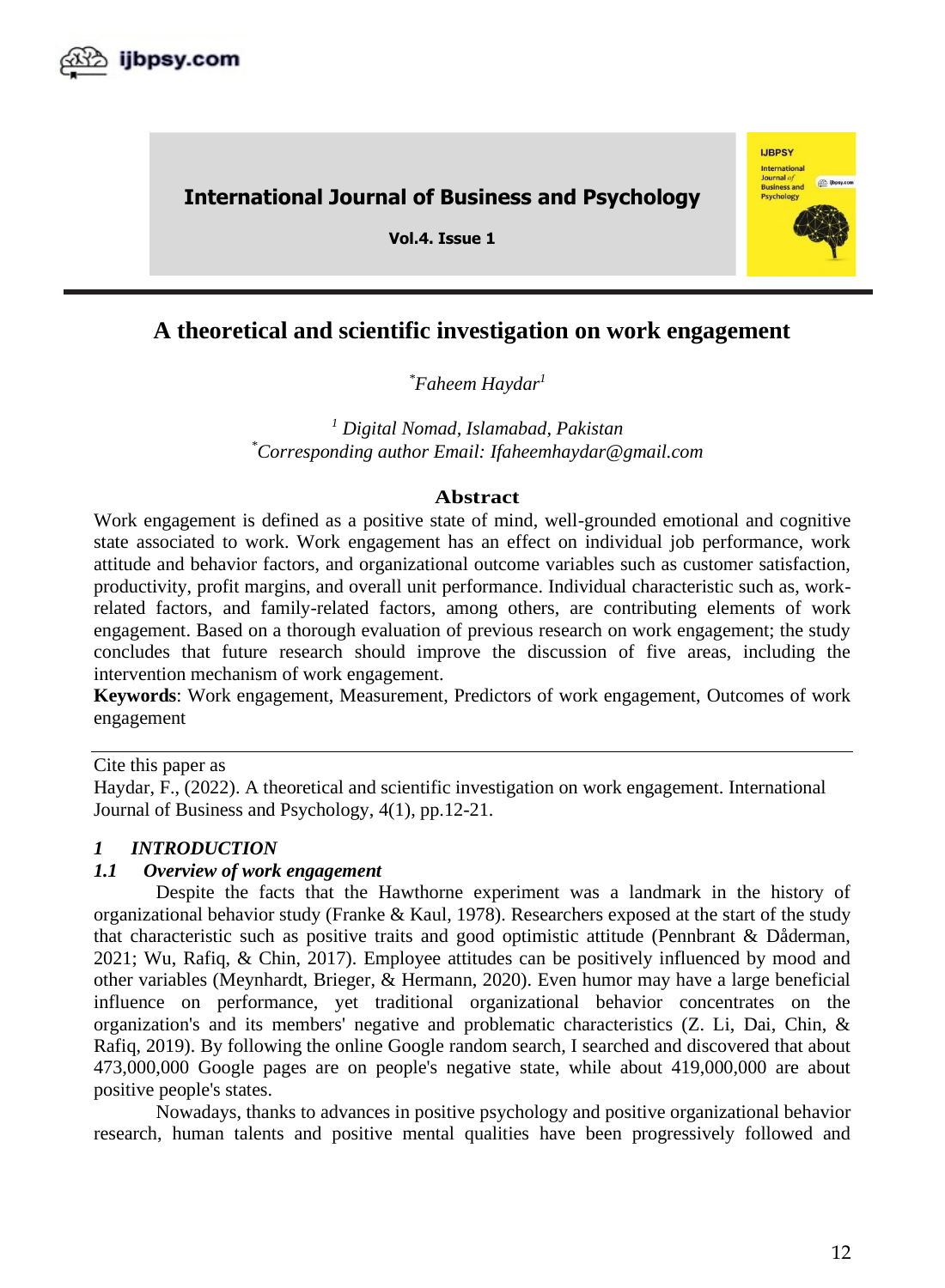

researched area (Rafiq, Wu, Chin, & Nasir, 2019; Vincent‐Höper, Muser, & Janneck, 2012). In this setting, work engagement (work/job engagement) has entered people's consciousness as a good personal condition and has emerged as a new leader in the disciplines of organizational behavior and human resource management (Xu, Zhang, Bu, & He, 2022). Taking a serious look at this, the goal of this research is to perform a theoretical and scientific inquiry of work engagement. *1.2 Concept of work engagement*

Kahn (1990), an early promoter of this notion, describes job engagement as "the harnessing of organization members' selves to their work roles; in engagement, people employ and express themselves physically, cognitively, and emotionally during role performances". Kahn further elaborated that job roles appear to be in a dynamic and mutually altering process: when work engagement is strong, people commit their energy to role behaviors in the middle (selfemployment) and express themselves in the character (self-expression); on the other hand, when work engagement is low, people withdrawal from their work roles to prevent self-inflicted harm. So, create the required performance for the job role, which might lead to willing turnover.

Based on the foregoing argument, Kahn further divides job engagement into three dimensions: physiological (physical), cognition (cognitive), and emotions (emotional). Physiological engagement refers to an individual's ability to maintain a high level of physical involvement when performing the role tasks; cognitive engagement refers to individuals who are cognitively active and aroused, and who have a clear understanding of their role and use in a specific work situation. Emotional involvement refers to maintaining oneself and other people (for example, colleagues and superiors) as well as being sensitive to the feelings of others. The preceding each element is largely self-contained. For example, an individual maintains a high degree of physical engagement; cognition and emotion can be in a state of inactivity. However, in general, the more effort an individual puts in a certain dimension, the higher the overall labor input.

Roelen et al. (2015) identified that Maslach and colleagues who have made significant contributions to the field of work burnout research consider work engagement and job burnout to be three-dimensional continuum poles, in which energy is invested. These factors are aid in minimizing ineffectiveness (lack of professional efficacy), whereas burnout is the polar opposite. Individuals with high levels of engagement have a sense of enthusiasm, enter work efficiently, get along with people, and believe they are totally capable for all duties at work (Rafiq, Shehzad, Farrukh, & Khan, 2022). Individuals with severe burnout, on the other hand, have a sensation of inefficiency and excessive energy usage. For example, exhausted and estranged from work and people (Rafiq et al., 2022).

Although work engagement is still viewed as the opposite pole of burnout this grounds it on happiness (well-being), the two aspects of happiness, pleasure and excitement on the basis of this more clear classification system (Oberländer & Bipp, 2022). According to this theory, work exhaustion is defined by low levels of happiness and motivation, whereas job engagement is defined by high levels of pleasure and arousal. In the course of theoretical deductions and practical interviews work engagement, according to Schaufeli, is a good, well-rounded emotional and cognitive state associated to work (W. Schaufeli & M. Salanova, 2007). Rather than a single aim, event, or scenario, this mood is constant and broad; work engagement itself is a positive experience, indicating high energy levels and great recognition at work. Specifically, empathy and undivided attention are required for it. In terms of the structure of work engagement, Schaufelietc believe that it has three dimensions: vitality (vigour), devotion (dedication), and focus (absorption).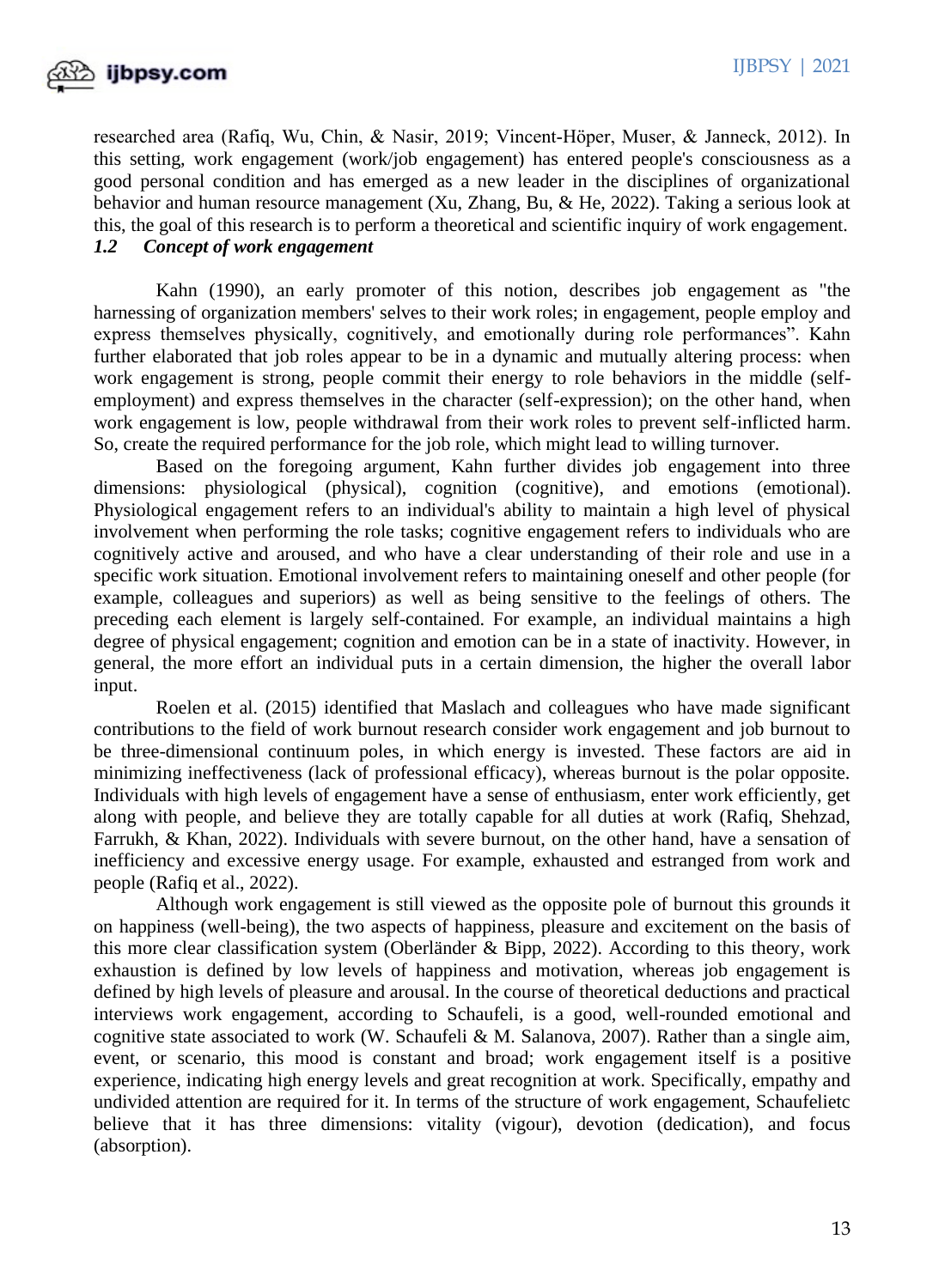

Individuals with a lot of energy and good mental toughness, who are willing to work hard for their own work without getting tired easily, and who have the ability to persevere in the face of pride, and who are full of enthusiasm for work, able to devote himself to the work, and who have the courage to accept the challenges in the work; focus on vitality characteristics (Farrukh et al., 2021; Jiatong et al., 2021; Shahzad, Ahmad, Hassan, & Rafiq, 2021). The notion is that the individual enjoys his profession and can utilize it to make him happy, that time passes quickly, and that he does not want to be away from it. Furthermore, Britt, Adler, and Bartone (2001) the triangle model of responsibility proposing that work engagement defined as an individual's devotion to one's own job; involves a sense of responsibility (perceived responsibility), promise (commitment), and performance effect perception (perceived influence of job performance) dimension.

# *2 LITERATURE REVIEW*

# *2.1 The relationship between work engagement and related constructs*

## *2.1.1 Work engagement and work involvement (job involvement)*

Involvement refers to a state of mind and person's psychological identification with their work, which is the part of cognitive or belief system (Bhutta et al., 2021; Karn, Sapkota, Karna, & Rafiq, 2020; Ren, JIN, Rafiq, Chin, & Lee, 2019). Work is viewed as having the capacity to satisfy the individual's primary needs and expectations in this stage. Work engagement is mostly a cognitive assessment, in which the individual assesses how effectively a work fits your requirements (Rafiq & Chin, 2019; Rafiq & Weiwei, 2017; Wu et al., 2017). Work engagement and work participation vary in the former stresses how to control and express oneself, whilst the latter focuses on how to control and express oneself in addition to the cognitive component (Antoncic & Hisrich, 2001; Downey, van der Werff, Thomas, & Plaut, 2015), investing encompasses both emotional and behavioral components. In comparison to other words, job involvement is more "statically" described, whereas work engagement is more "dynamically" explained. Individuals may feel disengagement even if they perceive that work has not satisfied their requirements (disengage), therefore work engagement may be seen as an antecedent variable of work participation, that is, when work engagement is strong, and individuals will more identify their work.

## *2.1.2 The relationship between work engagement and organizational commitment*

Organizational commitment often refers to an individual's affiliation with the organization's aims and ideals to work hard for the organization, and want to remain (Rabiul  $\&$ Yean, 2021). According to Kahn (1990), while organizational commitment can help people to understand how they view themselves, their job, and how the two are connected, this knowledge is too broad and is limited to people in specific work settings, day-to-day performance. Focus on how an individual's psychological experience of work and work conditions influences their selfexpression during the task performance process (Z. Li et al., 2019; Rafiq, 2019). Individuals who are highly engaged at work are more likely to be committed to the organization as a whole. The same is true; yet, persons can have high work engagement and low organizational commitment, or have low work engagement and strong organizational commitment (Frare & Beuren, 2021; Ibrar, Mi, Mumtaz, Rafiq, & Buriro, 2018; Ibrar, Mi, Rafiq, & Ali, 2019; Ibrar, Mi, Shah, & Rafiq, 2017).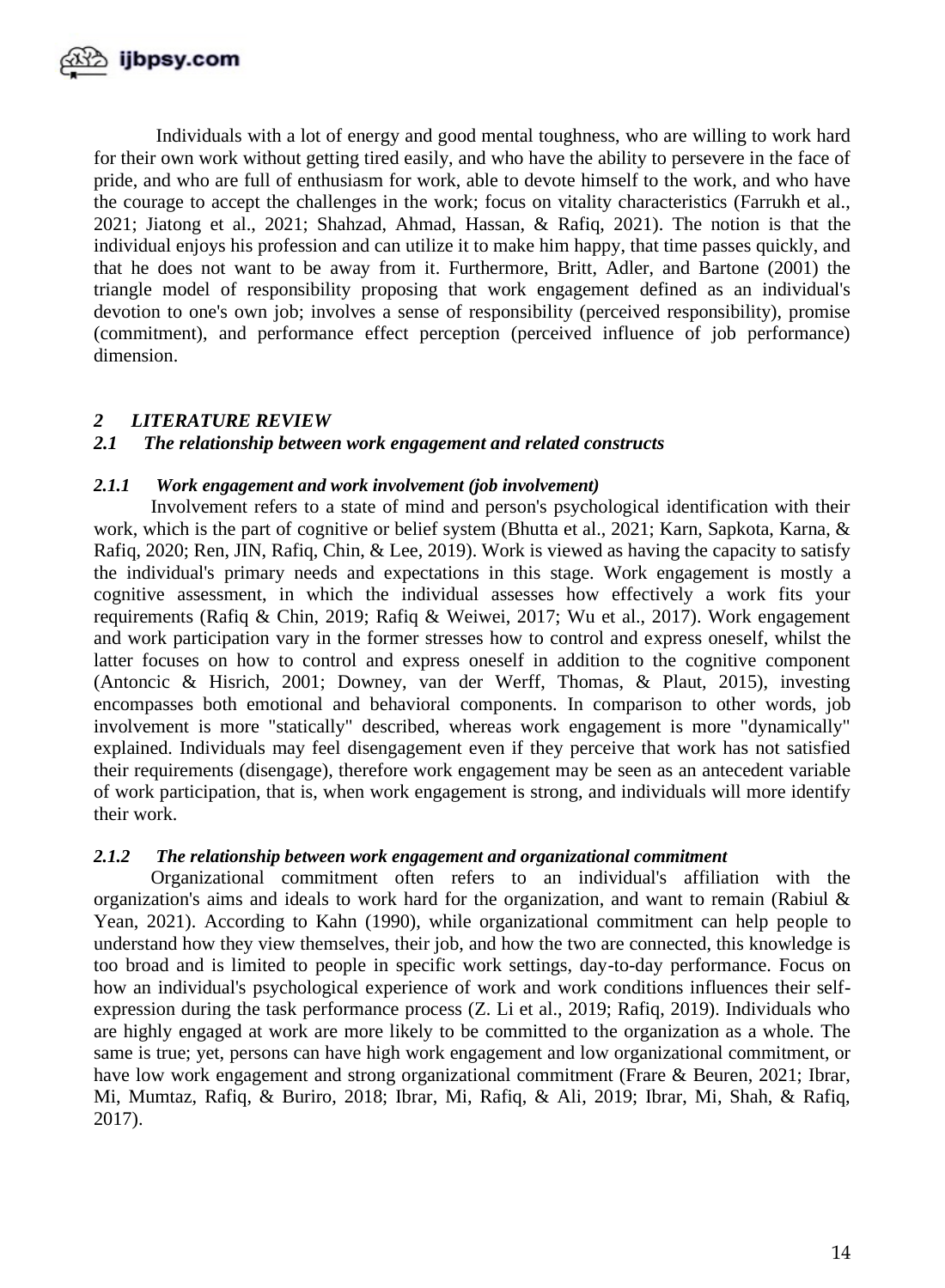

# *2.2 The impact of work engagement*

What are the outcomes of the individual's work engagement? As a result, academics have performed extensive empirical research based on available literature. As you can see, the outcome factors of work engagement may be classified as individual variables and organizational variables. Individual variables include work attitude, work performance and behavior, and occupational stress, among other aspects. The following is a synopsis of related international research.

# *2.2.1 The impact of work engagement on individuals*

Previous research has looked at a wide variety of work attitude characteristics; job satisfaction, organizational commitment, inclination to quit, and retention are all factors to consider. Previous scholarship found a significant positive correlation between work engagement and positive organizational commitment.

According to the Hakanen, Bakker, and Schaufeli (2006) study, individual work engagement has an influence on work resources (including work control, superior support, information, organizational atmosphere, and so on) and has a substantial association with organizational commitment. Work engagement and turnover Intention W. B. Schaufeli and M. Salanova (2007) study results suggest that work engagement is strongly adversely connected with turnover intention, and there is a significant negative association between work engagement and turnover intention. The association between source and turnover intention has a substantial mediation effect (Zhang et al., 2021). Aggarwal et al. (2016) research discovered that the racial mix of superiors and subordinates (race dyad) moderates the relationship between employee job engagement and retention intentions: ethnicity has no bearing on employees are less likely to stay when their job engagement is low, and more eager to stay when their work engagement is high.

## *2.2.2 The relationship between work engagement and job performance and behavior*

Indeed, the notion of job engagement was introduced as early as one of the first, Kahn. Individual work engagement and job performance should have a considerable positive link, according to the research. However, Tims, Twemlow, and Fong (2022) discovered that work engagement does not directly predict employee performance effectiveness, but rather entirely through service climate (the behaviors related to customer service and service quality that employees expect, support, and reward the organization). The latter face influence is favorably influenced by a mediator (common impression of how things are done) (Ibrar, Mi, & Rafiq, 2016; Ibrar et al., 2017; Rafiq, Javed, Khan, & Ahmed, 2012). Furthermore, Lazauskaite-Zabielske, Ziedelis, and Urbanaviciute (2021) research has revealed that job engagement and prospective behavior are related in terms of work behavior (Proactive conduct, such as persons actively taking action, pursuing learning objectives, and so on) show a substantial positive association and have an influence on rehabilitation. Persons whose self-perceptions were entirely recovered in their leisure time had a substantial mediation impact, while individuals whose self-perceptions were totally recovered in their spare time had a significant mediating effect (Ali, Mi, Shah, Rafiq, & Ibrar, 2016; Javed, Rafiq, Ahmed, & Khan, 2012; Rehman, G, Mansoor, & Rafiq, 2012; Rehman, Mansoor, Rafiq, & Rashid, 2011). Work engagement is higher on subsequent work days, and this high level is maintained. In turn, the amount of job involvement increases the individual's forwardthinking behavior.

## *2.2.3 Work engagement and stressors (stressors) and nervous (strains) relationship*

Fiabane, Giorgi, Sguazzin, and Argentero (2013) and van Mol, Nijkamp, Bakker, Schaufeli, and Kompanje (2018) studied the impact of job involvement in the link between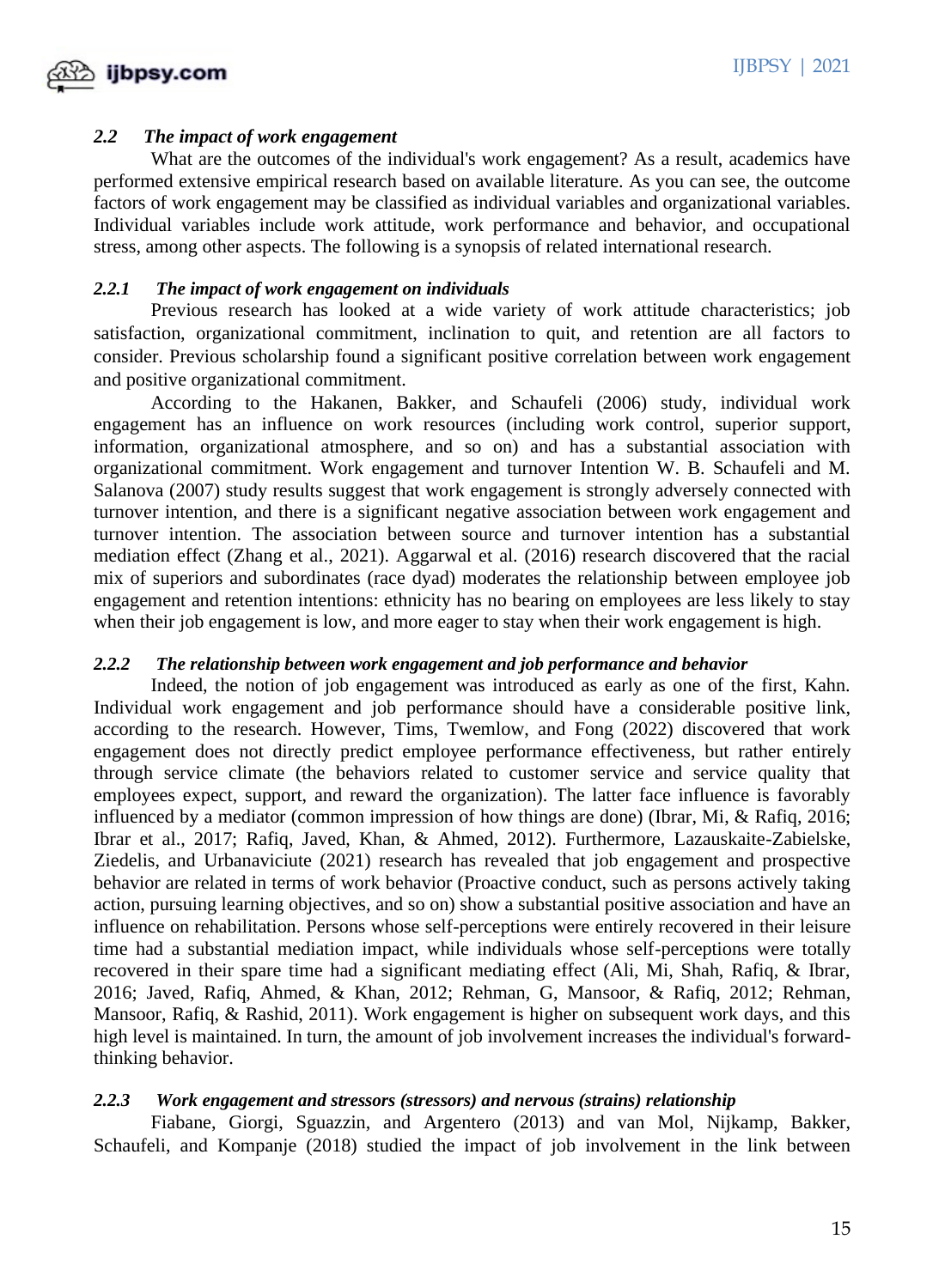

stresses and occupational tension. Years of study discovered that when participants were worked more, the more likely they were to feel stress from work events (Ibrar et al., 2018; Ibrar et al., 2019; Ibrar, Mi, Rafiq, & Karn, 2016; Karn, YE, & Rafiq, 2016). Work engagement acts as a buffer between the stressors: when the intensity of stressors (including the amount of sleep, workrelated and family-related pressures) are high, and work compared to individuals with low income, individuals with high work engagement have less psychological stress. The intensity is reduced, as are the somatic symptoms. Researchers believe that this is related to the fact that the greater the work commitment, the more cognitive resources individuals devote to their jobs (W. Li et al., 2020; Meynhardt et al., 2020). The larger the corresponding and recognition of relevant stressors in the external environment for processing, the less knowledge resources available, and hence the greater the negative impact of stressors. Few studies show a complex interaction between work engagement and various stressors, specifically: for work engagement low individual, objective workload (objective workload, such as working hours) and happiness (well-being) have a significant negative correlation and a significant positive correlation with physiological symptoms; for those individual with high work engagement, the negative impact of objective workload is not significant; but high workload has a significant positive correlation with physiological symptoms (De Simone, Cicotto, Pinna, & Giustiniano, 2016). The impact of engagement on physiological symptoms is exacerbated by the impression of job overload (perceptions of work overload).

The researchers believe that this is due to individuals with high work engagement having higher expectations for their own performance (Black, Balanos, & Whittaker, 2017). They are also more concerned with the success or failure of their jobs, so when they believe tasks or responsibility exceeds one's ability to bear, oneself cannot achieve high performance, the negative impact is magnified. When individuals confronted with a stressor or in a stressful situation, it can be seen that a high level of individual work engagement is like a double-edged sword: on the one hand, it can effectively buffer the negative effects of objective stressors; on the other hand, once the individual perceives great pressure, it will in turn increase the negative effects of this subjective perception of drama.

## *2.2.4 The effect of work engagement on group or organizational effectiveness*

Because a high degree of work engagement may influence an individual's work attitude, it has a major positive impact on behavior, which is certain to improve the individual's performance. E.g A meta-analysis was conducted by 42 research (involving 36 companies are approaching 8000 separate business unit), and the results revealed that employee work engagement was associated with customer satisfaction, productivity, organizational outcome variables such as profit margins, and overall unit performance (Knight, Patterson, & Dawson, 2017). Employee turnover has a substantial positive connection, whereas accident rates have a large negative association.

Yu, Zheng, Wang, Dai, and Yan (2018) discovered that organizational resources (encompassing characteristics like as training, autonomy, technology, and so on) and work engagement had a substantial influence on service atmosphere at the work group level. The influence of job engagement on organizational resources and service atmosphere, as well as its predictive validity relationships has been completely mediated.

## *2.3 Factors Influencing Work Engagement*

Previous research has often focused on the elements that influence work engagement. Factors are classified into three types: (1) Individual qualities such as a person's psychological state, personality traits, and sense of effectiveness all have an impact on job engagement, in a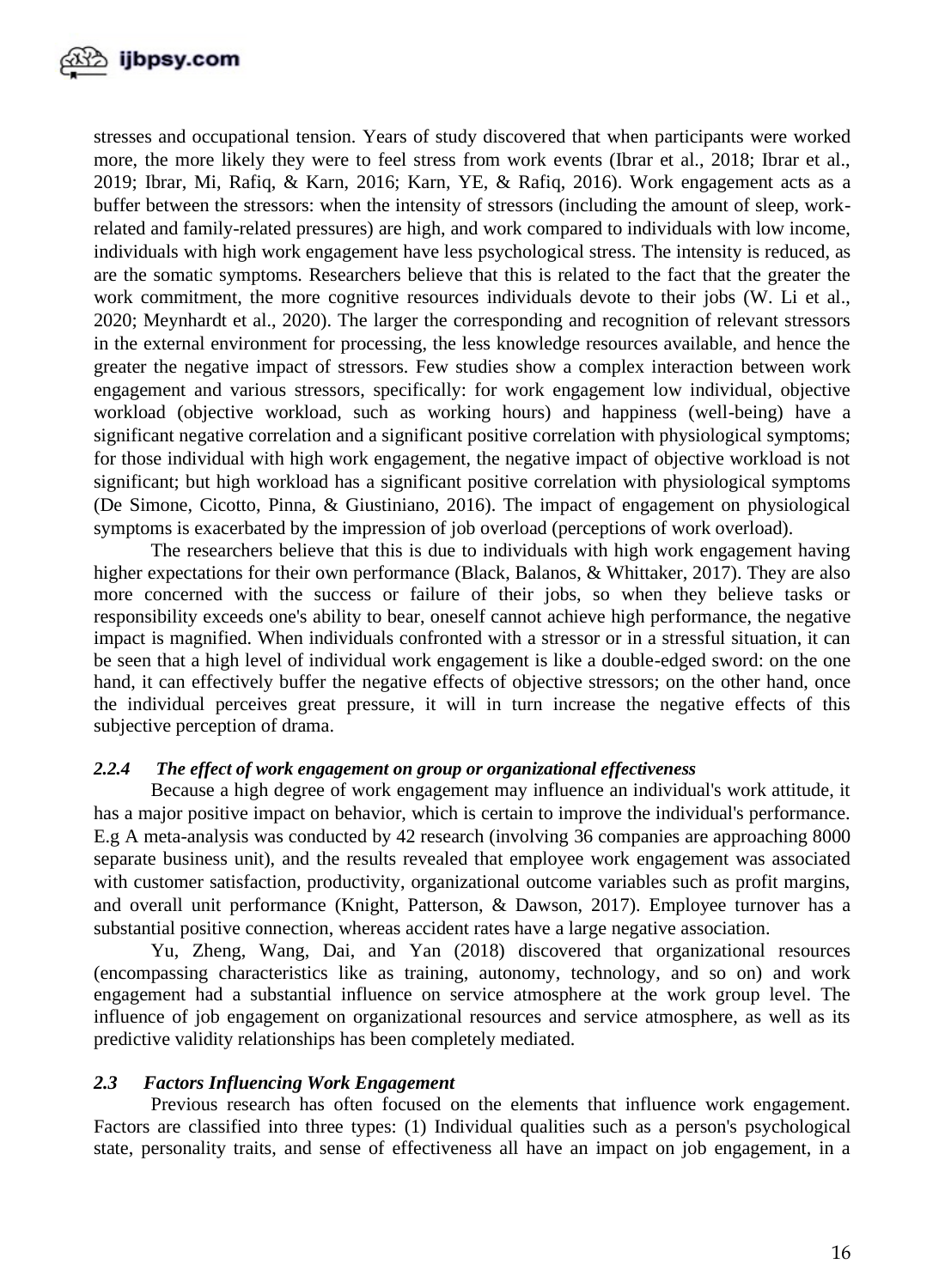

certain way; (2) work-related elements such as job type, job resources, interpersonal interactions, and leader support, and so on. Some of these elements are more direct, while others play a function via an intermediary variable; (3) and family-related factors. There is currently just a handful related research incorporating such parameters. However, its significance cannot be overstated the precise influence of these factors on job satisfaction. The following are the consequences:

# *2.3.1 Individual characteristic factors*

#### *2.3.1.1 Work engagement related factor to mental state*

Kahn (1990) believes that psychological significance psychological meaningfulness, psychological safety, and psychological availability are the mental states [2] that have the most impact on work engagement. Psychological significance entails an individual's evaluation and judgment of the value of work goals and their relationship to their own ideals or standards; psychological safety entails an individual's evaluation and judgment of the value of work goals and their relationship to their own ideals or standards.

## *2.3.1.2 Work engagement related factors related to family*

Langove and Isha (2017) investigated the dynamics of the interplay between people' commitment to work and commitment to family. What they discovered: Negative emotions at work dramatically lower women's attention to family, whilst good emotions at work improve women's concentration on work; positive emotions at work boost men's commitment to family. Chan (2019) discovered that work engagement & burnout were much greater in office-worker couples (working couples), that there is a large cross-transmission effect, and that the two variables were significantly related. The size of the transmission impact as well as the magnitude of the transfer effect from husband to wife or from wife to husband, there was no statistically significant difference in the son's transmission impact to the husband.

## *3 CONCLUSION*

To date, the domains of organizational behavior and human resource management have made significant progress in research on job engagement. Coverage of the structure, measurement, and causes of work engagement is extensive. In many ways, some very useful outcomes have also been produced. Understanding the influence of work engagement on individual employee job performance, as well as associated work attitudes and behaviors, has a substantial beneficial impact and contributes to the enhancement of body or tissue performance. As a result, work engagement is unquestionably a research issue with promising future development potential. However, as a newcomer, in the realm of research, the notion of work engagement was introduced barely more than 20 years ago, and systematic empirical study has only recently been conducted.

#### *REFERENCES*

Aggarwal, N. K., Pieh, M. C., Dixon, L., Guarnaccia, P., Alegría, M., & Lewis-Fernández, R. (2016). Clinician descriptions of communication strategies to improve treatment engagement by racial/ethnic minorities in mental health services: A systematic review. *Patient Education and Counseling*, 99(2), 198-209. DOI:10.1016/j.pec.2015.09.002

Ali, L., Mi, J., Shah, M., Rafiq, M., & Ibrar, M. (2016). Socio economic impacts of China Pakistan economic corridor and local residents support using structure equation modeling approach. Paper presented at the *International Conference on Psychology, Management and Social Science* Bangkok, Thailand.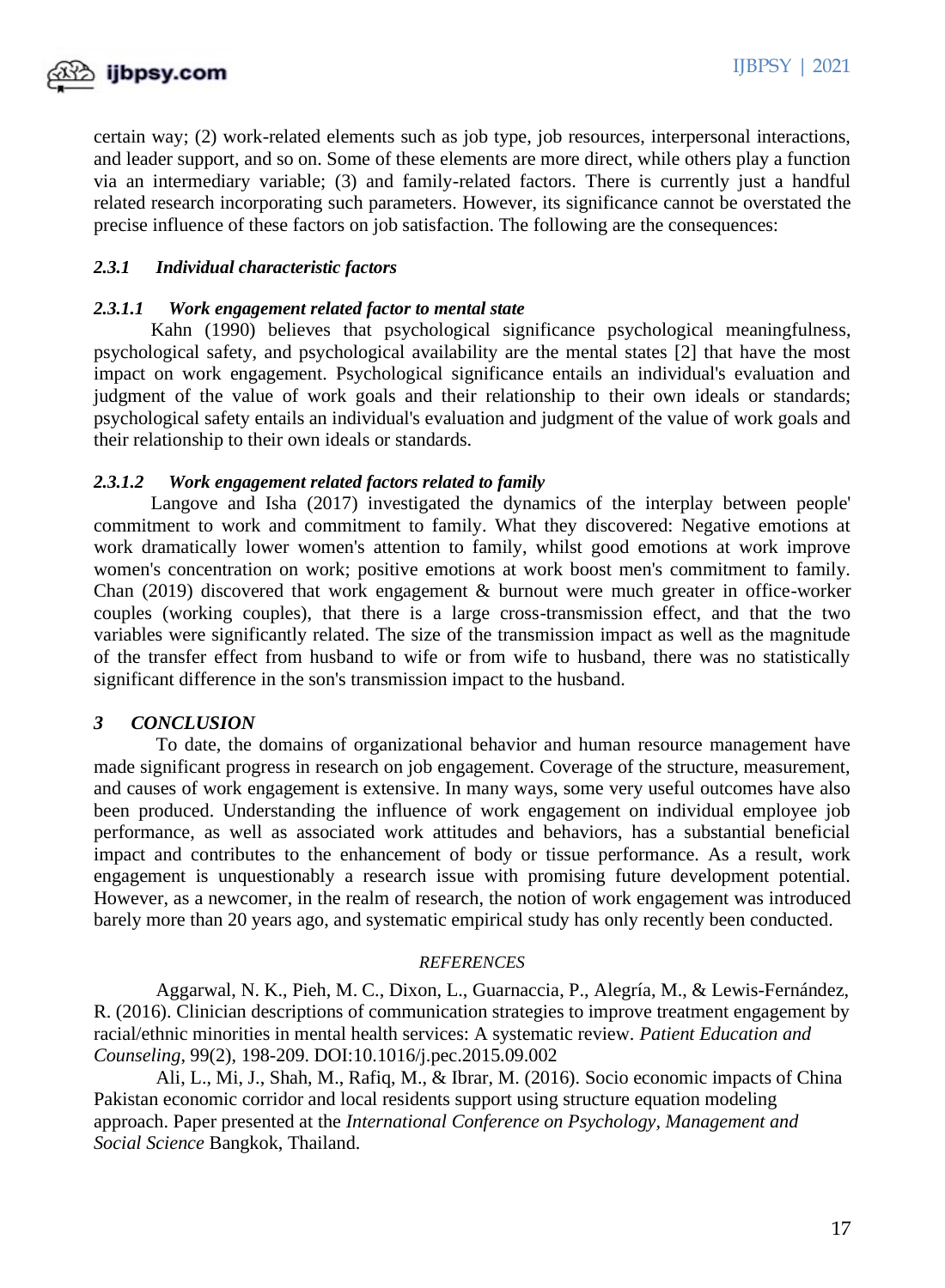

Antoncic, B., & Hisrich, R. D. (2001). Intrapreneurship: Construct refinement and crosscultural validation. *Journal of Business Venturing*, 16(5), 495-527. doi:https://doi.org/10.1016/S0883-9026(99)00054-3

Bhutta, U., Martins, J. N., Mata, M. N., Raza, A., Dantas, R. M., Correia, A. B., & Rafiq, M. (2021). Intellectual Structure and Evolution of Accounting Conservatism Research: Past Trends and Future Research Suggestions. *International Journal of Financial Studies*, 9(3), 35.

Black, J. K., Balanos, G. M., & Whittaker, A. C. (2017). Resilience, work engagement and stress reactivity in a middle-aged manual worker population. *International Journal of Psychophysiology*, 116, 9-15. DOI:10.1016/j.ijpsycho.2017.02.013

Britt, T. W., Adler, A. B., & Bartone, P. T. (2001). Deriving benefits from stressful events: the role of engagement in meaningful work and hardiness. *Journal of occupational health psychology*, 6(1), 53.

Chan, S. (2019). From Job to Calling: Vocational Identity and the Role of Apprenticeship. *Vocations and Learning*, 12(3), 387-403. DOI:10.1007/s12186-019-09220-5

De Simone, S., Cicotto, G., Pinna, R., & Giustiniano, L. (2016). Engaging public servants. *Management Decision*, 54(7), 1569-1594. DOI:10.1108/MD-02-2016-0072

Downey, S. N., van der Werff, L., Thomas, K. M., & Plaut, V. C. (2015). The role of diversity practices and inclusion in promoting trust and employee engagement. *Journal of Applied Social Psychology*, 45(1), 35-44. doi:https://doi.org/10.1111/jasp.12273

Farrukh, M., Raza, A., Sajid, M., Rafiq, M., Hameed, R., & Ali, T. (2021). Entrepreneurial Intentions: The Relevance of Nature and Nurture. *Education + Training*, 63(7/8), 1195-1212. DOI:10.1108/ET-01-2021-0028

Fiabane, E., Giorgi, I., Sguazzin, C., & Argentero, P. (2013). Work engagement and occupational stress in nurses and other healthcare workers: the role of organisational and personal factors. *Journal of Clinical Nursing*, 22(17-18), 2614-2624. DOI:10.1111/jocn.12084

Franke, R. H., & Kaul, J. D. J. A. s. r. (1978). *The Hawthorne experiments: First statistical interpretation.* 623-643.

Frare, A. B., & Beuren, I. M. (2021). Effects of corporate reputation and social identity on innovative job performance. *European Journal of Innovation Management*, ahead-of-print(aheadof-print). DOI:10.1108/EJIM-02-2021-0071

Hakanen, J. J., Bakker, A. B., & Schaufeli, W. B. (2006). Burnout and work engagement among teachers. *Journal of school psychology*, 43(6), 495-513.

Ibrar, M., Mi, J., Mumtaz, M., Rafiq, M., & Buriro, N. (2018). The Importance of China-Pakistan Economic Corridor from Regional Development Perspective. Paper presented at the *31st International Business Information Management Association*, Milan, Italy.

Ibrar, M., Mi, J., & Rafiq, M. (2016). China Pakistan economic corridor: Socio-cultural cooperation and its impact on Pakistan. Paper presented at the 5th *EEM international conference on education science and social science* (EEM-ESSS 2016).

Ibrar, M., Mi, J., Rafiq, M., & Ali, L. (2019). China-Pakistan Economic Corridor: Ensuring Pakistan's Economic Benefits. *Khazar Journal of Humanities and Social Sciences*, 22(1), 38-51. doi:10.5782/2223-2621.2019.22.1.38

Ibrar, M., Mi, J., Rafiq, M., & Karn, A. L. (2016). The China-Pakistan Economic Corridor: Security Challenges. Paper presented at the *DEStech Transactions on Economics, Business Management*.

Ibrar, M., Mi, J., Shah, M., & Rafiq, M. (2017). Community awareness about family planning program in district malakand, Pakistan. Paper presented at *the 30th International Business Information Management Association Conference*, Madrid, Spain.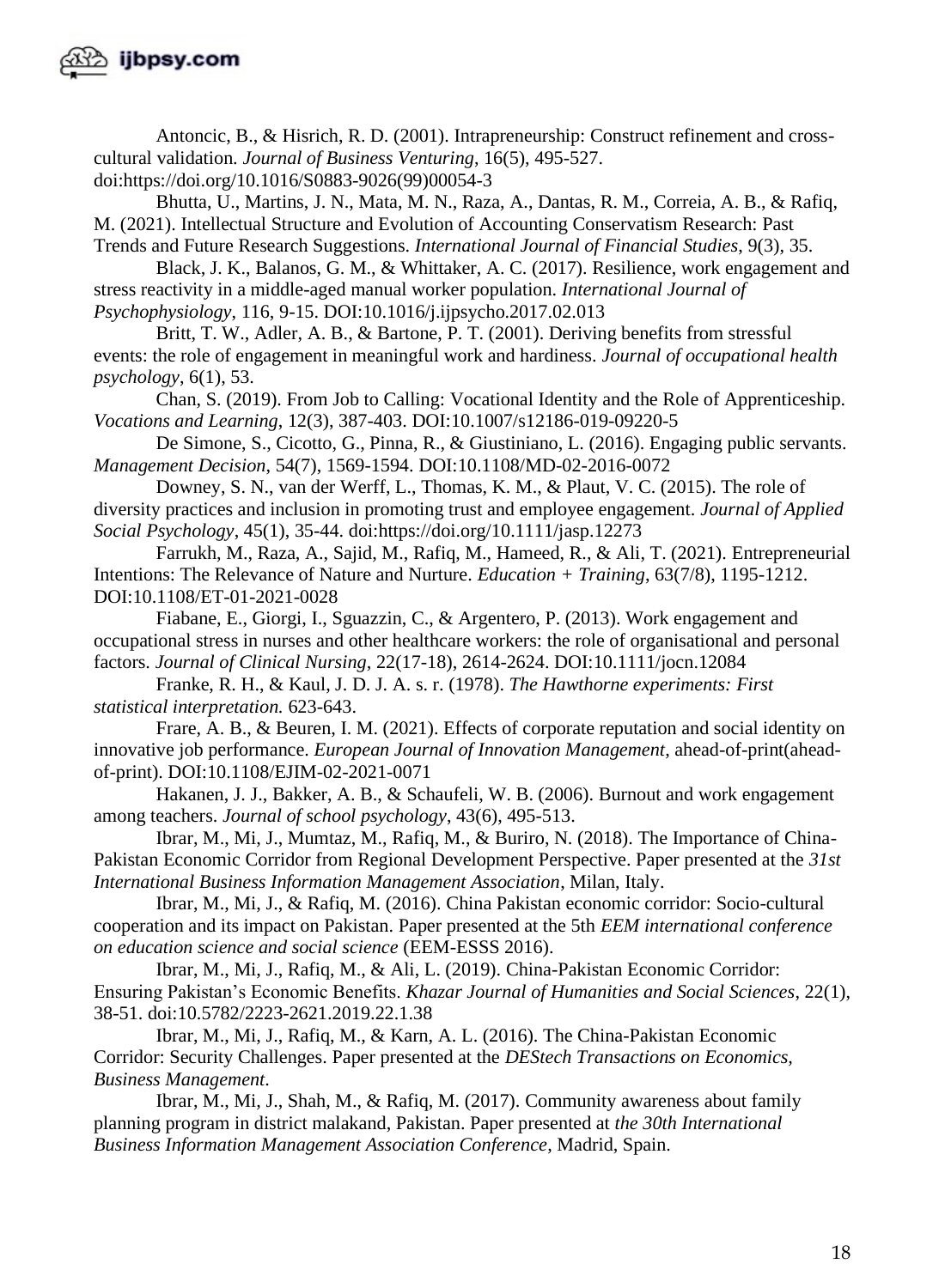

Javed, M., Rafiq, M., Ahmed, M., & Khan, M. (2012). Impact of HR practices on employee job satisfaction in public sector organizations of Pakistan. *Interdisciplinary journal of contemporary research in business*, 4(1), 348-363.

Jiatong, W., Murad, M., Bajun, F., Tufail, M. S., Mirza, F., & Rafiq, M. (2021). Impact of Entrepreneurial Education, Mindset, and Creativity on Entrepreneurial Intention: Mediating Role of Entrepreneurial Self-Efficacy. *Frontiers in Psychology*, 12(3366). doi:10.3389/fpsyg.2021.724440

Kahn, W. A. (1990). Psychological conditions of personal engagement and disengagement at work. *Academy of Management Journal*, 33(4), 692-724.

Karn, A. L., Sapkota, N., Karna, R. K., & Rafiq, M. (2020). Striving to make better decision quicker in cloud: big data event trading in high frequency trading perspective. *International Journal of Services Technology and Management*, 26(2-3), 215-236. doi:10.1504/IJSTM.2020.106684

Karn, A. L., YE, Q., & Rafiq, M. (2016). Incorporating News in Real Time Trading: A High Frequency Trading Perspective. Paper presented at the Proceedings of *The 2nd Asia-Pacific Management and Engineering Conference* (APME 2016).

Knight, C., Patterson, M., & Dawson, J. (2017). Building work engagement: A systematic review and meta-analysis investigating the effectiveness of work engagement interventions. *Journal of Organizational Behavior*. 38(6), 792-812. DOI:10.1002/job.2167

Langove, N., & Isha, A. S. N. (2017). Impact of Rewards and Recognition on Malaysian IT Executives Well-being and Turnover Intention: A Conceptual Framework. *Global Business Management Research.* 9(1s), 153-168.

Lazauskaite-Zabielske, J., Ziedelis, A., & Urbanaviciute, I. (2021). Who benefits from time-spatial job crafting? The role of boundary characteristics in the relationship between timespatial job crafting, engagement and performance. *Baltic Journal of Management*, 16(1), 1-19. doi:10.1108/BJM-07-2020-0236

Li, W., Xu, A., Lu, M., Lin, G., Wo, T., & Xi, X. (2020). Influence of Primary Health Care Physicians' Perceived Overqualification on Turnover Intention in China. *Quality Management in Healthcare*, 29(3), 158-163.

Li, Z., Dai, L., Chin, T., & Rafiq, M. (2019). Understanding the Role of Psychological Capital in Humorous Leadership-Employee Creativity Relations. *Frontiers in Psychology*, 10, 1636. doi:10.3389/fpsyg.2019.01636

Meynhardt, T., Brieger, S. A., & Hermann, C. (2020). Organizational public value and employee life satisfaction: the mediating roles of work engagement and organizational citizenship behavior. *The International Journal of Human Resource Management*, 31(12), 1560-1593. doi:10.1080/09585192.2017.1416653

Oberländer, M., & Bipp, T. (2022). Do digital competencies and social support boost work engagement during the COVID-19 pandemic? *Computers in Human Behavior*, 130, 107172. doi:https://doi.org/10.1016/j.chb.2021.107172

Pennbrant, S., & Dåderman, A. (2021). Job demands, work engagement and job turnover intentions among registered nurses: Explained by work-family private life inference. *Work*, 68, 1157-1169. doi:10.3233/WOR-213445

Rabiul, M. K., & Yean, T. F. (2021). Leadership styles, motivating language, and work engagement: An empirical investigation of the hotel industry. *International Journal of Hospitality Management*, 92, 102712. doi:10.1016/j.ijhm.2020.102712

 Rafiq, M. (2019). The moderating effect of career stage on the relationship between job embeddedness and innovation-related behaviour (IRB) Evidence from China. *World Journal of*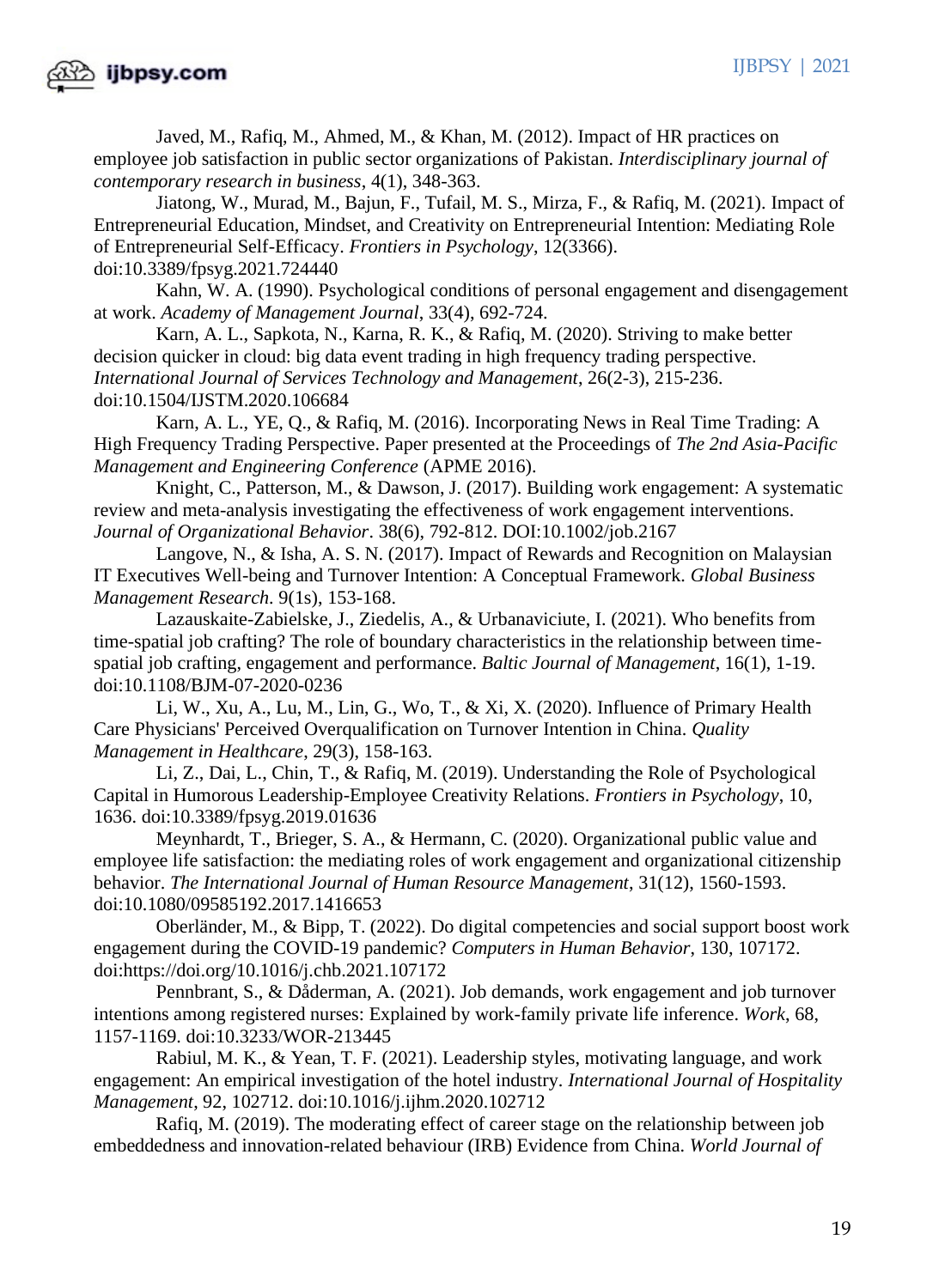

*Entrepreneurship, Management and Sustainable Development*, 15(2), 109-122. doi:10.1108/WJEMSD-04-2018-0045

Rafiq, M., & Chin, T. (2019). Three-Way Interaction Effect of Job Insecurity, Job Embeddedness and Career Stage on Life Satisfaction in A Digital Era. *International Journal of Environmental Research and Public Health*, 16(9), 1580. doi:10.3390/ijerph16091580

Rafiq, M., Javed, M., Khan, M., & Ahmed, M. (2012). Effect of rewards on job satisfaction evidence from Pakistan. *Interdisciplinary journal of contemporary research in business*, 4(1), 337-347.

Rafiq, M., Shehzad, F., Farrukh, M., & Khan, I. (2022). The psychological mechanism linking life satisfaction and turnover intention among healthcare workers during the COVID-19 pandemic. *Work*, 71, 505–514.

Rafiq, M., & Weiwei, W. (2017). Managerial trust outlook in China and Pakistan. *Human Systems Management*, 36(4), 363-368. doi:10.3233/HSM-17157

Rafiq, M., Wu, W., Chin, T., & Nasir, M. (2019). The psychological mechanism linking employee work engagement and turnover intention: A moderated mediation study. *Work*, 62(4), 615-628. doi:10.3233/WOR-192894

Rehman, O., G, M., Mansoor, A., & Rafiq, M. (2012). The mediating role of organizational commitment between emotional exhaustion and turnover intention among customer service representatives in Pakistan. *African Journal of Business Management*, 6(34), 9607-9616.

Rehman, O., Mansoor, A., Rafiq, M., & Rashid, M. (2011). Training and development, leadership style and empowerment practices as determinants of organization citizenship behavior in corporate sector of developing country Pakistan. *Far East Journal of Psychology Business*, 4(2), 16-26.

Ren, T., JIN, X., Rafiq, M., Chin, T., & Lee, C.-H. (2019). Moderation of Housing-related Factors on Psychological Capital–Job Embeddedness Association. Frontiers in Psychology. doi:10.3389/fpsyg.2019.01618

Roelen, C. A. M., Van Hoffen, M. F. A., Groothoff, J. W., De Bruin, J., Schaufeli, W. B., & Van Rhenen, W. (2015). Can the Maslach Burnout Inventory and Utrecht Work Engagement Scale be used to screen for risk of long-term sickness absence? *International archives of occupational and environmental health*, 88(4), 467-475.

Schaufeli, W. B., & Salanova, M. (2007). Efficacy or inefficacy, that's the question: Burnout and work engagement, and their relationships with efficacy beliefs*. Anxiety, Stress, & Coping*, 20(2), 177-196. doi:10.1080/10615800701217878

Shahzad, F., Ahmad, Z., Hassan, N. M., & Rafiq, M. (2021). A Two-Staged SEM-Neural Network Approach for Predicting the Determinants of Mobile Government Service Quality. *International Journal of Creativity Innovation and Change*, 15(9), 159-185.

Tims, M., Twemlow, M., & Fong, C. Y. M. (2022). A state-of-the-art overview of jobcrafting research: current trends and future research directions. *Career Development International*, 27(1), 54-78. doi:10.1108/CDI-08-2021-0216

Van Mol, M. M. C., Nijkamp, M. D., Bakker, J., Schaufeli, W. B., & Kompanje, E. J. O. (2018). Counterbalancing work-related stress? Work engagement among intensive care professionals. *Australian Critical Care*, 31(4), 234-241. doi:10.1016/j.aucc.2017.05.001

Vincent‐Höper, S., Muser, C., & Janneck, M. (2012). Transformational leadership, work engagement, and occupational success. *Career Development International*, 17(7), 663-682. doi:10.1108/13620431211283805

Wu, W., Rafiq, M., & Chin, T. (2017). Employee well-being and turnover intention: evidence from a developing country with Muslim culture. *Career Development International*,